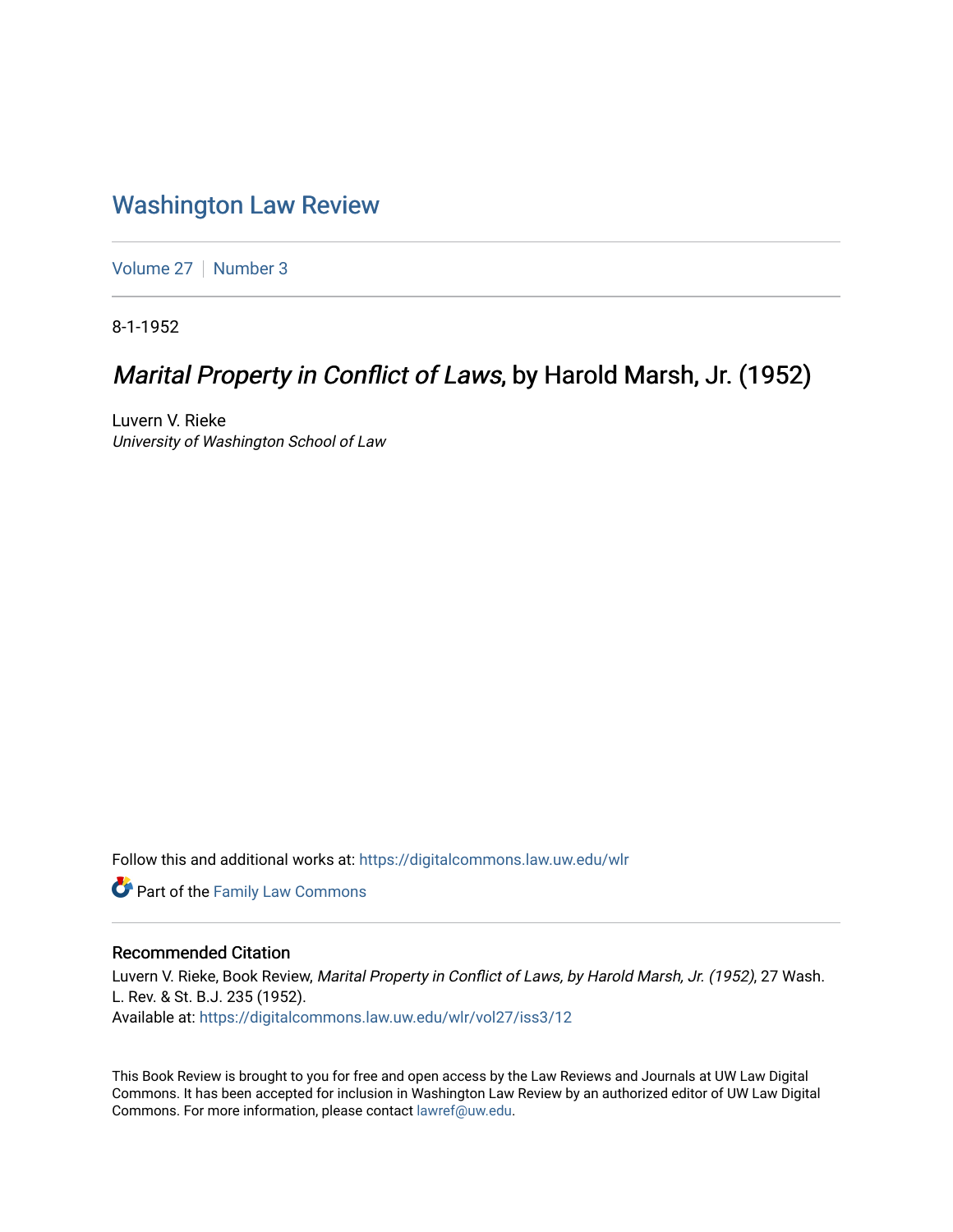### **BOOK REVIEWS**

#### **MARITAL PROPERTY IN CONFLICT OF LAWS, by Harold Marsh, Jr. Seattle: The Univer**sity of Washington Press, 1952. **Pp.** 263. \$4.50.

If a childless husband and wife have lived in New York and there acquired property during their marriage, the wife is entitled to a nonbarrable one-half share. If the childless husband and wife have lived in Washington and acquired property during their marriage, the wife has one half as her community interest, not subject to disposition by the will of the husband. But if these persons have acquired the property in New York during their marriage and thereafter have changed their domicile to Washington and the husband at his death has left a will bequeathing all "his" property to a third person, does the wife have any claim which she can successfully assert? If the Washington court regards the property as "separate" property of the husband-and it might be so described in New York where the parties were domiciled at the date of acquisition-and further regards the claim of the wife as a problem of "succession"---to be governed by the law of the domicile at the time of the husband's death-the result would be that the wife would be denied any claim. "This procedure is, *of-* course," says Mr. Marsh, "merely characterization by the *lex causae,* or double characterization of the issue-an exploded theory in conflict of laws. Such a result is clearly both illogical and unjust, and a correct analysis of the problem does not support it."1

The avowed purpose of MARITAL PROPERTY IN CONFLICT OF LAWS is to demonstrate the "correct analysis" for the problem above and a host of similar intriguing choice-of-law questions involving marital property. Laid out between the covers of this comparatively thin volume is as fine a study, as lucid an explanation, and as great a number of practical guideposts for the rational solution of these problems as has yet been made available. The value of the work to the practicing attorney is considerably enhanced by the author's careful attention to the statutes and cases, a welcome change of fare from the too prevalent generalized and theoretical discussions to which resort must normally be made.

Because much of the difficulty in this area of law is basically semantic, the author wisely devotes an entire chapter to definition of terms employed to designate marital property. The precise interest of one spouse in property acquired by the other cannot be adequately described by labels until such labels are understood in light of the "actual rights, powers, privileges, and immunities, which arise in favor of the nonacquiring spouse." Chapter II undertakes analysis of such interests **by** painstaking dissection of the phrases "separate property" and "community property" into such phrases as "statutory separate property," "civil-law separate property," "community property acquired **by** the husband," and "community property acquired **by** the wife," and then doggedly pursues the meaning of these phrases with reference to real and petsonal property, acquired. before or after marriage, in common law or community property jurisdictions, in every obvious type of transaction. The result is somewhat comparable to a limited, vest-pocket edition of Vernier's, AMERICAN FAMILY LAWS. In this chapter the text is fairly slow, dull reading-but of prime importance if the following pages are to be meaningful.

Nor is the reader permitted to view the law in action when the definitions have been

**Page 233.** That the problem is not moot nor the result unlikely is amply demonstrated **by** the author's discussion of an analogous case, In re O'Connor's Estate, **218** Calif. **518, 23** P. **2d** 1031 (1933).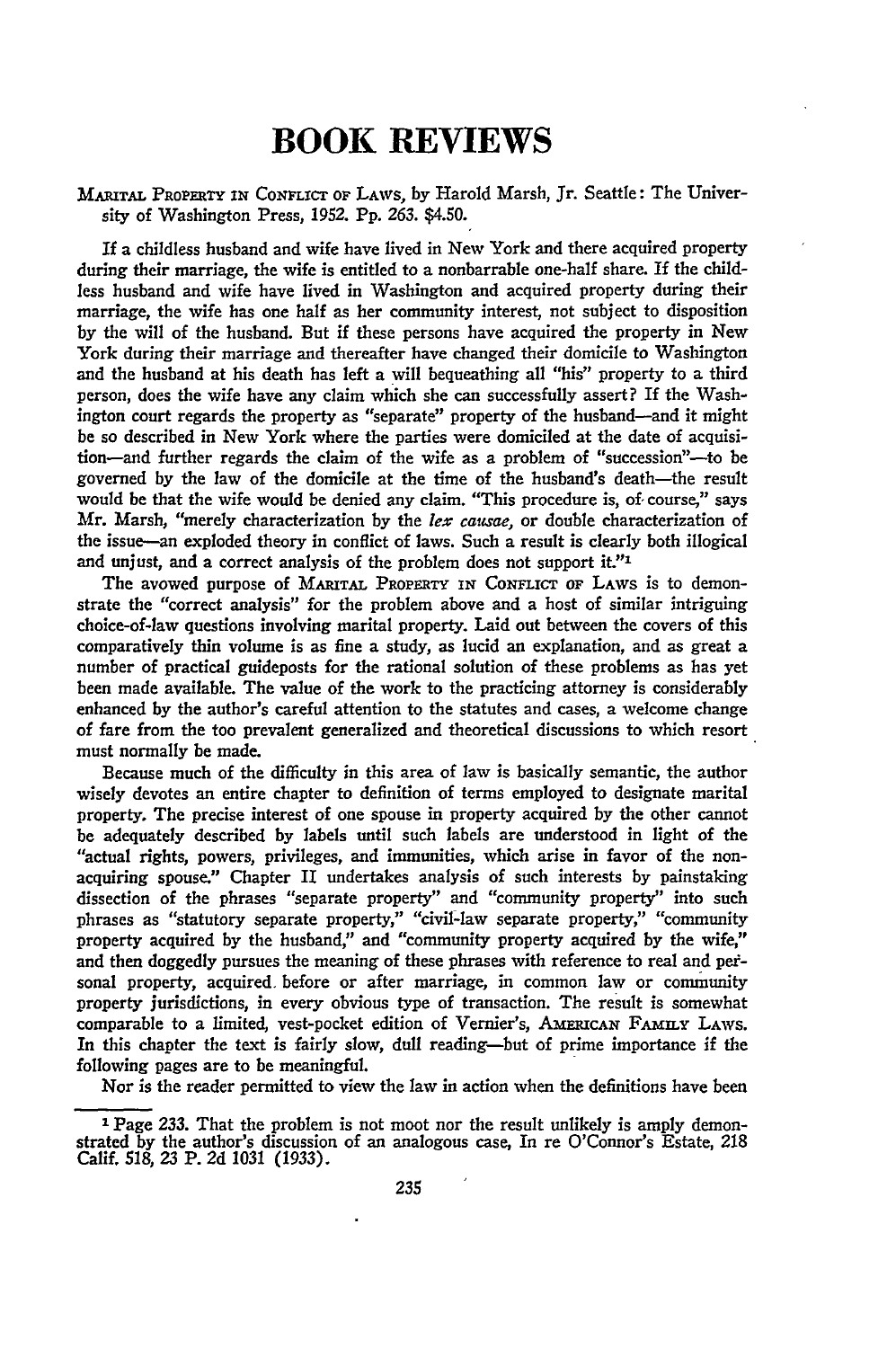mastered. First he must refresh his understanding of the procedure in a conflicts case. There are, the reader learns, three steps in the choice-of-law decision: *characterization* of the issue before the court, *selection* of the jurisdiction whose law is to govern the issue, and *application* of the law of that jurisdiction. It is here that the author considers the basic problems in Conflict of Laws and the various theories advanced for their solution. This chapter (the third) is the talisman to the "correct analysis" **by** which the basic policies and social purposes of the rules and principles are to be preserved. Somehow the author manages to keep on a comprehensible and helpful plane what might quickly deteriorate into a technically complex quarrel over theory. Only rarely does the discussion approach something resembling an argument over how many angels can dance simultaneously on the head of a pin. His premises and conclusions are logically advanced; theories antecedent and opposed to his own are dealt with sharply, sometimes scathingly, always with the vigor of one convinced that he is indeed exorcising the "devil of illogical thought." What Marsh has to say in this chapter will be of interest to any lawyer with a conflicts question, whether in the area of marital property or not, because the approach should be usable for any situation in which a choice-of-law problem appears.

When the second and third chapters have been digested, the remaining pages are a pleasant jaunt through already familiar terrain for the fourth, fifth, and sixth chapters are simply detailed examination of the three step characterization-selection-application technique developed above, one chapter for each. Marsh obviously enjoys himself in these chapters, and he has a right to, for the cases provide persuasive documentation for his thesis that his suggestions are far more plausible than what most courts thus far have had to offer. **Why** a creditor, who could satisfy a judgment resulting from post-nuptial contractual liability incurred **by** the husband in the course of ordinary business from post-nuptial earnings of the husband in *either* Wisconsin or Washington if the entire transaction (obligation-judgment-execution) occurred in either state, should not be able to maintain the same sort of levy in Washington on a Wisconsin judgment **;2** and why Plaintiff A, struck **by** an auto negligently driven **by** husband on "community business" ten feet inside the Washington boundary line, could levy on community property to satisfy a judgment, while Plaintiff B, struck ten feet on the Oregon side of the line could not do so;<sup>3</sup> are pretty clearly instances bearing out the theme that all- is not well with the present choice-of-law cases.

Among other virtues of the book, a particularly significant one is the cross introduction to and comparison of the common law and community property marital property systems. It is gratifying to have a writer well enough informed in both systems to appreciate the fact that both have strength and weakness, and able to resist the temptation to subject either to derision. Some community property trained lawyers will be disappointed **by** the author's insistence that Washington and Arizona have a "community entity" in fact rather than merely as a matter of expression, but Marsh's misapprehension here-if such it actually is-must certainly be forgiven in light of the numerous decisions using "entity" language.

In final appraisal the book seems too light in one area only; the failure adequately to consider what progress toward solution of these problems can be made **by** legislation. Possibly the author is convinced that attempts at uniformity **by** legislation would fail because of the deep set local prejudices surrounding marital property questions. His own passing discussion at several points of legislative reform in California would

**<sup>2</sup>**La Salle v. Woolery, 11 Wash. 337, 39 Pac. 663 (1895), *rev'd on rehearing,* 14 Wash. 70, 44 Pac. **115** (1896).

**<sup>3</sup> A** hypothetical case posed **by** the author on page **153.** His hypothetical is suggested, however, **by** analogous case authority which he cites.